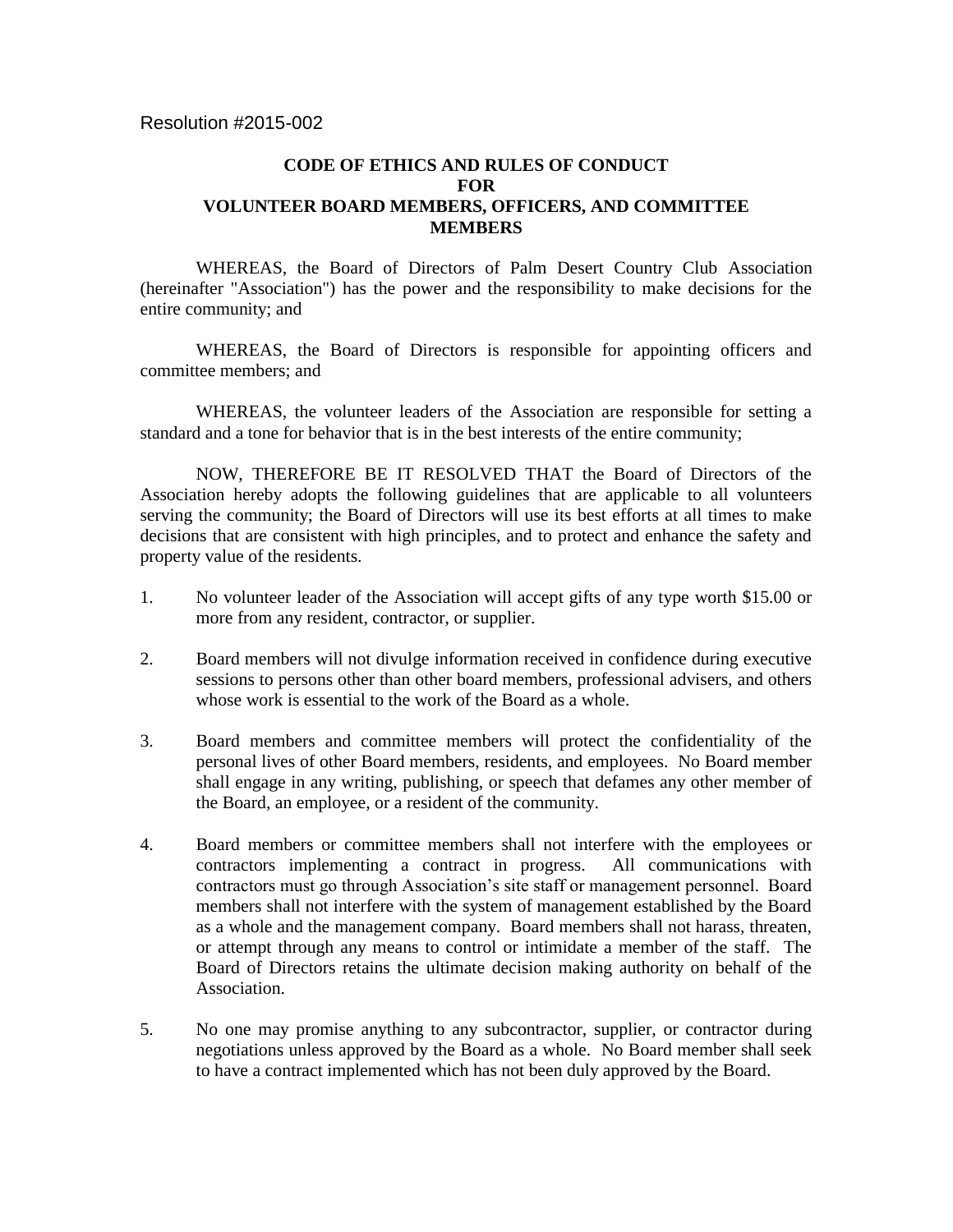- 6. The Board and the Association will not tolerate the abuse of drugs, alcohol, or other substances by any volunteer leaders of the Association.
- 7. Any Board member convicted of a felony agrees to resign from his or her position.
- 8. Board members agree that they will immediately remove any volunteer leader from an officer or committee position if that person has been convicted of a felony.
- 9. Any Board member under investigation for a felony agrees to request a leave of absence from the Board of Directors during the investigation and trial period. The Board will appoint a director to serve until the investigation and trial are completed or until the normal end of the Board member's term of office, whichever occurs first.
- 10. Language at Board meetings and membership meetings shall be considerate and professional both by volunteer leaders and others present. Personal attacks against owners, residents, officers, directors, and employees are not consistent with the best interests of the community and are prohibited.
- 11. It is understood that differences of opinion will occur. Such differences of opinion should be expressed in a clear and business-like fashion. Directors are encouraged to accept the decision of the majority of the board and the undersigned acknowledges the finality of a board vote on particular issues. Further, once an issue has been decided by a vote of the Board, the undersigned agrees that he/she will not reintroduce the issue unless there is an intervening and substantial change in the underlying facts.
- 12. A director's vote will be recorded in the minutes of both executive and regular session minutes. Minutes need not contain a detailed record of debate; if any director feels his or her vote or abstention requires explanation not included in the minutes, such director may place the explanation in a letter to the Association, requesting the same to be made a part of the minutes.
- 13. A volunteer leader may not knowingly misrepresent any facts to anyone involved in anything with the community which would benefit himself/herself in any way
- 14. A volunteer serving the community may not use his or her position to enhance his or her financial status through the use of certain contractors or suppliers. Any direct or indirect financial interest in a contractor or supplier or other potential conflict of interest must be disclosed to the other volunteers, especially the Board of Directors. This is intended to comply with Corporations Code 7233 and 7234.
- 15. A Board member may not use his or her position to enhance his/her financial status by use of confidential information received by director pertaining to members, including without limitation knowledge regarding the financial condition of a member in arrears to the association. Board members must disclose to the board the nature of financial dealings, such as proposed purchase or sale of homes within the community, by or to such director.